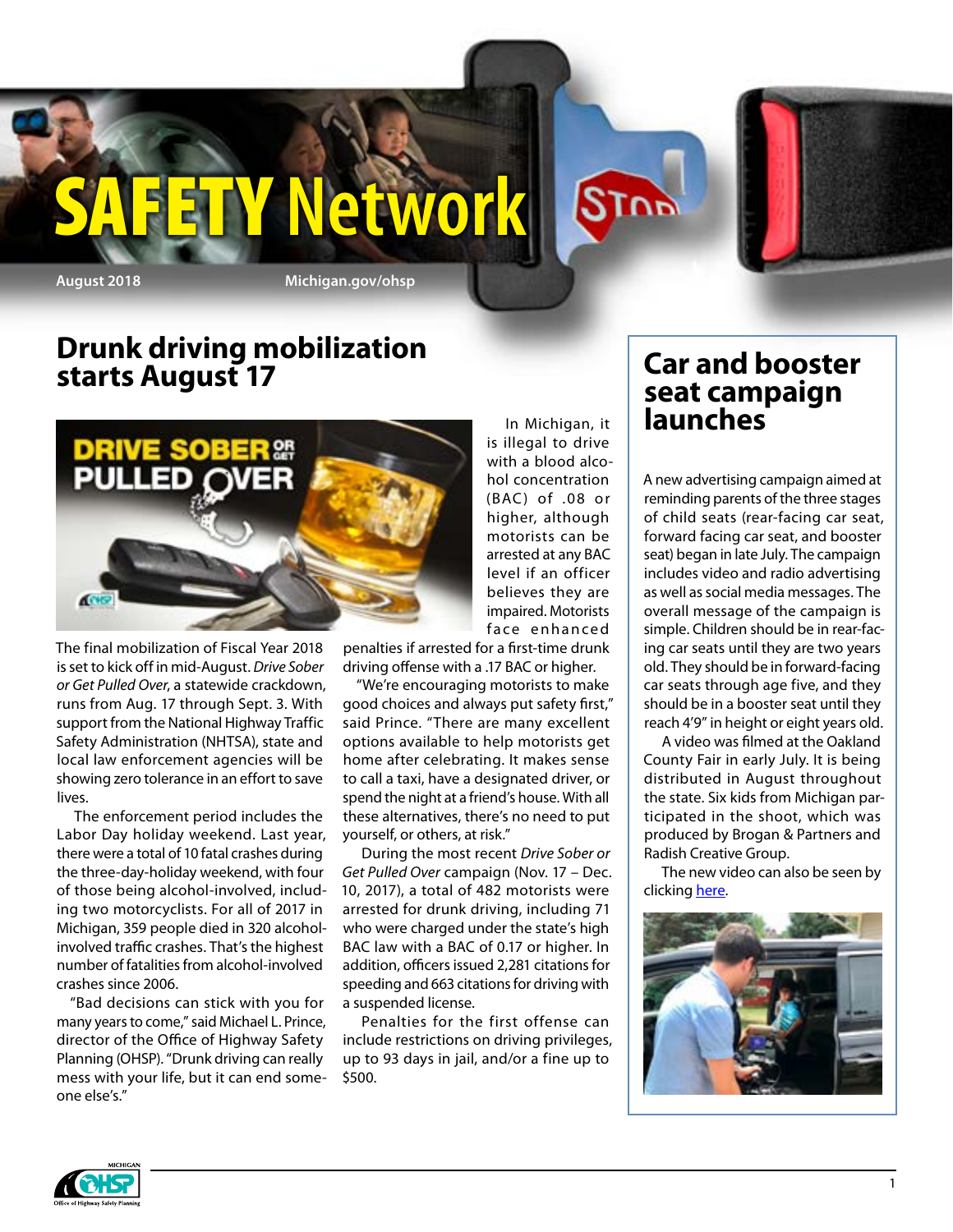## SAFETY **Network**

## **Traffic fatalities decline in first quarter of 2018**

According to the NHTSA, traffic crash fatalities across the U.S. are projected to be down 3.6 percent in 2018 versus the same period in 2017. The NHTSA projects a total of 7,950 motor vehicle traffic fatalities in January, February, and March of 2018. For the same months in 2017, the NHTSA projects 8,250 fatalities. Final data for 2017 will be available this fall while final data

for 2018 will be available in the fall of 2019. The 2018 total of 7,950 would be the lowest first quarter total since 2015. And the 3.6 percent decrease would be the largest first quarter decrease since 2015.

Preliminary data from the Federal Highway Administration shows that vehicle miles traveled (VMT) in the first three months of 2018 increased about 2.5 billion

miles, a 0.3 percent increase. Coupled with the decrease in fatalities, that puts the projected fatality rate per 100 million VMT at 1.07, down from the 2017 first quarter projection of 1.12. The first quarter fatality rate has not been below 1.00 since 2014.

Table 1: Fatalities and Fatality Rate by Quarter, Full Year, and the Percentage Change From the Corresponding Quarter or **Full Year in the Previous Year** 

| Quarter | 1st Quarter<br>(Jan-Mar) | 2nd Quarter<br>(Apr-Jun) | <b>3rd Quarter</b><br>$(Jul-Sep)$                                                                | <b>4th Quarter</b><br>(Oct-Dec) | <b>Total</b><br>(Full Year) |
|---------|--------------------------|--------------------------|--------------------------------------------------------------------------------------------------|---------------------------------|-----------------------------|
|         |                          |                          | Fatalities and Percentage Change in Fatalities for the Corresponding Quarter From the Prior Year |                                 |                             |
| 2006    | 9,558                    | 10,942                   | 11,395                                                                                           | 10,813                          | 42,708                      |
| 2007    | 9,354<br>$-2.1%$         | 10.611 [ -3.0%]          | $-3.0%$<br>11,056                                                                                | 10,238<br>$-5.3%$               | 41,259<br>$-3.4%$           |
| 2008    | $-9.6%$<br>8,459         | 9,435 [-11.1%]           | 9,947 [-10.0%]                                                                                   | 9,582<br>$-6.4%$                | 37,423<br>$-9.3%$           |
| 2009    | 7,552 [-10.7%]           | $-4.9%$<br>8,975         | $-8.5%$<br>$9.104$ [                                                                             | 8,252 [-13.9%]                  | 33,883<br>$-9.5%$           |
| 2010    | 6,755 [-10.6%]           | 8,522 [ -5.0%]           | $9.226$ $+1.3%$                                                                                  | $8,496$ + 3.0%                  | 32,999<br>$-2.6%$           |
| 2011    | $-0.4%$<br>6,726         | $-3.5%$<br>8,227         | $-2.6%$<br>8,984                                                                                 | 8,542<br>$+0.5%$                | 32,479<br>$-1.6%$           |
| 2012    | 7,521 [+11.8%]           | 8,612 [ + 4,7%]          | 9.171<br>$+2.1%$                                                                                 | 8,478<br>$-0.7%$                | 33,782 [ +4.0%]             |
| 2013    | $-4.7%$<br>7,166         | 8,207<br>$-4.7%$         | 9,024<br>$-1.6%$                                                                                 | 8,496<br>$+0.2%$                | 32,893<br>$-2.6%$           |
| 2014    | $-4.3%$<br>6.856         | 8.179 [ -0.3%]           | $-2.5%$<br>8,7991                                                                                | 8,910 [ +4.9%]                  | 32,744 [ - 0.5%]            |
| 2015    | 7,370 [ +7.5%]           | $8,823$ $+7.9%$          | $9,805$ [+11.4%]                                                                                 | $9,487$ +6.5%                   | 35,485 [+8.4%]              |
| 2016    | 8,128 [+10.3%]           | $9.502$ [ $+7.7%$ ]      | $9,988$ [ +1.9%]                                                                                 | $9,843$ [ $+3.8\%$ ]            | 37,461 [+5.6%]              |
| 2017?   | $8,250$ [ +1.5%]         | $9.350[-1.6\%]$          | $9,950$ [ -0.4%]                                                                                 | $9,600$ [ $-2.5%$ ]             | $37.150[-0.8\%]$            |
| 2018    | 7,950 [ -3.6%]           |                          |                                                                                                  |                                 |                             |
|         |                          |                          | Fatality Rate per 100 Million Vehicle Miles of Travel (VMT)                                      |                                 |                             |
| 2006    | 1.35                     | 1.41                     | .47                                                                                              | 1.44                            | 1.42                        |
| 2007    | 1.31                     | 1.35                     | 41                                                                                               | 37                              | 1.36                        |
| 2008    | 22                       | 1.25                     | .33                                                                                              | 32                              | 1.26                        |
| 2009    | 1.09                     | 1.16                     | 1.17                                                                                             | 1.12                            | 1.15                        |
| 2010    | 0.98                     | 1.09                     | 1.18                                                                                             | 1.14                            | 1.11                        |
| 2011    | 0.98                     | 1.09                     | 1.18                                                                                             | 1.17                            | 1.10                        |
| 2012    | 1.08                     | 1.12                     | .21                                                                                              | 1.16                            | 1.14                        |
| 2013    | 1.04                     | 1.07                     | 1.17                                                                                             | 1.15                            | 1,10                        |
| 2014    | 0.99                     | 1.03                     | 1.11                                                                                             | 1.17                            | 1.08                        |
| 2015    | 1.03                     | 1.08                     | .20                                                                                              | 1.21                            | 1.15                        |
| 2016    | 1.11                     | 1.16                     | .21                                                                                              | 1.25                            | 1.18                        |
| 2017    | 1.12                     | 1.12                     | 1.19                                                                                             | 1.20                            | 1.16                        |
| 2018    | 1.07                     | $\overline{\phantom{a}}$ | $\equiv$                                                                                         | $\equiv$                        | -                           |

12017 and 2018 statistical projections and rates based on these projections.

Source: Fatalities, 2005-2015 FARS Final File, 2016 FARS Annual Report File.

VMT: FHWA March 2018 Traffic Volume Trends for 2017 and 2018 VMT, 2016 Annual Highway Statistics Series.



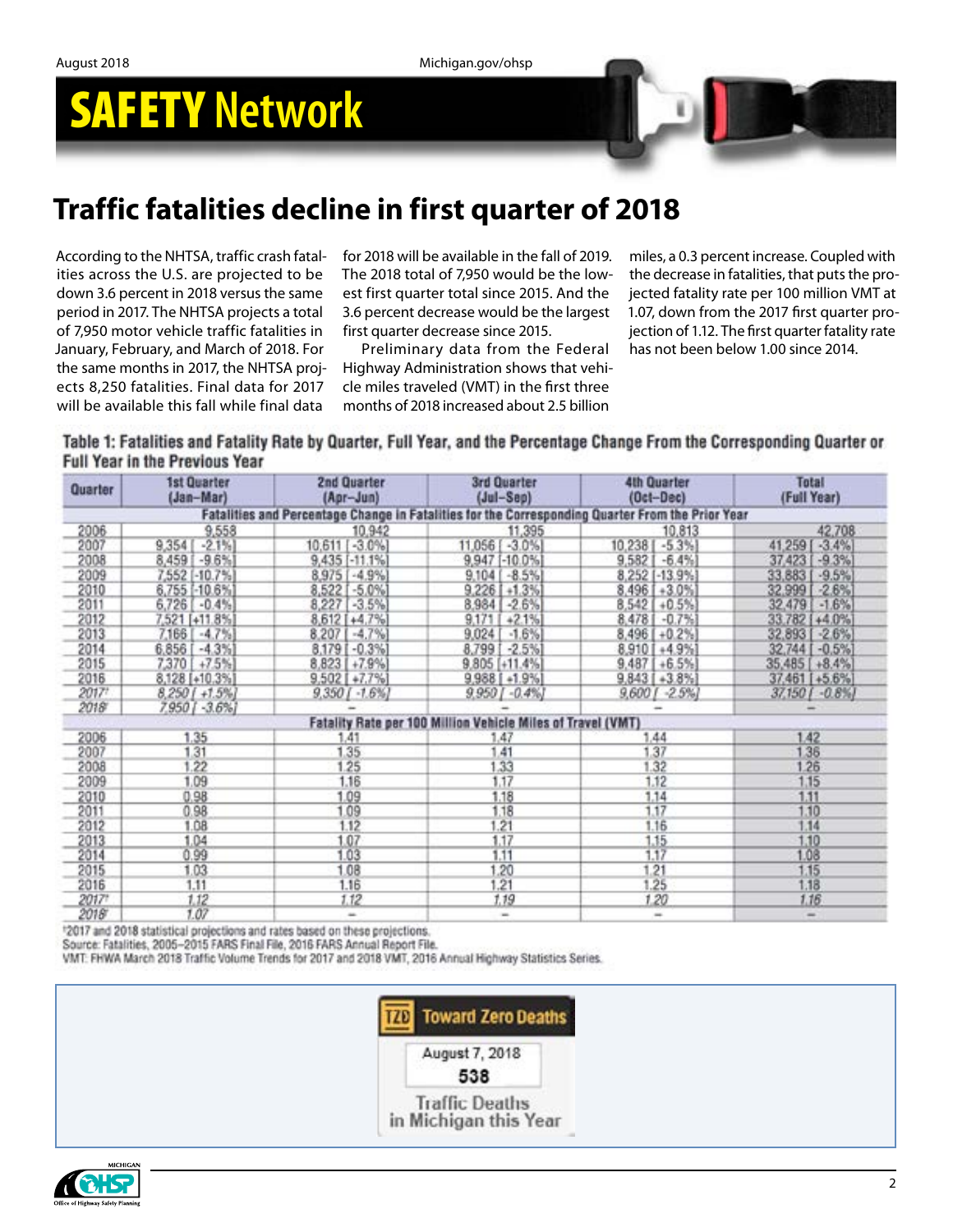# SAFETY **Network**



## **Instructors needed for motorcycle safety classes**

In 2017, more than 11,500 people enrolled in a Michigan motorcycle rider education class. Now, training sponsors across the state are looking for more motorcyclists to become instructors of those classes. Instructors, or "RiderCoaches," can earn between \$24-\$35 per hour. The most immediate need for RiderCoaches are at Grand Rapids Community College and Schoolcraft College.

To become a certified Motorcycle Safety Foundation RiderCoach in Michigan, you must meet the following criteria:

- Be at least 18 years old
- Have passed a Basic Rider Course (beginning motorcycle class) within the last year
- Have held a motorcycle endorsement for at least one year
- Possess a good driving record
- Pass a criminal background check
- Obtain a sponsorship with an approved public or private motorcycle

safety course provider (providers are located throughout the state)

• Successfully complete the RiderCoach Prep Course

The fee for a RiderCoach Prep Course is \$75 and includes the materials required for the course. RiderCoach candidates will spend approximately 80 hours in the classroom and on the motorcycle riding range. Participants must attend every session, and pass a riding-skills test and a knowledge test. They will learn how to effectively instruct and evaluate students in the classroom and on the range and will be required to teach a basic motorcycle safety class under the tutelage of an experienced instructor.

Two RiderCoach Prep Courses are being offered in August 2018.

#### **#1 IN THE LANSING AREA:**

• August 9-12 and August 16-19 at the west campus of Lansing Community College in Lansing. For more information about this eight-day course, contact RiderCoach Trainer Steve Lick at Steve.Lick@gmail.com.

#### **#2 IN THE DETROIT AREA:**

- August 13-16 at Macomb Community College—South Campus
- August 17-19 at Schoolcraft College— Radcliff Campus
- August 20 at Schoolcraft College— Livonia Campus

This eight-day course will be led by RiderCoach Trainer Vince Consiglio. For more information, contact Renee Waraksa at waraksar@macomb.edu.

In addition to the Basic Rider Course, the state offers a Basic Rider Course 2, Returning Rider Course, an Advance Rider Course, and a 3-Wheel Basic Rider Course.

Funding for the training of riders and coaches comes in part from grants administered by the OHSP. In 2017, more than \$65,000 was spent on both training 176 students in 16 ARC classes and training 39 new RiderCoaches in four RiderCoach Prep Sessions. Additionally, more than \$85,000 in federal grant funds in 2017 were spent on new training motorcycles used at the rider education ranges across the state.

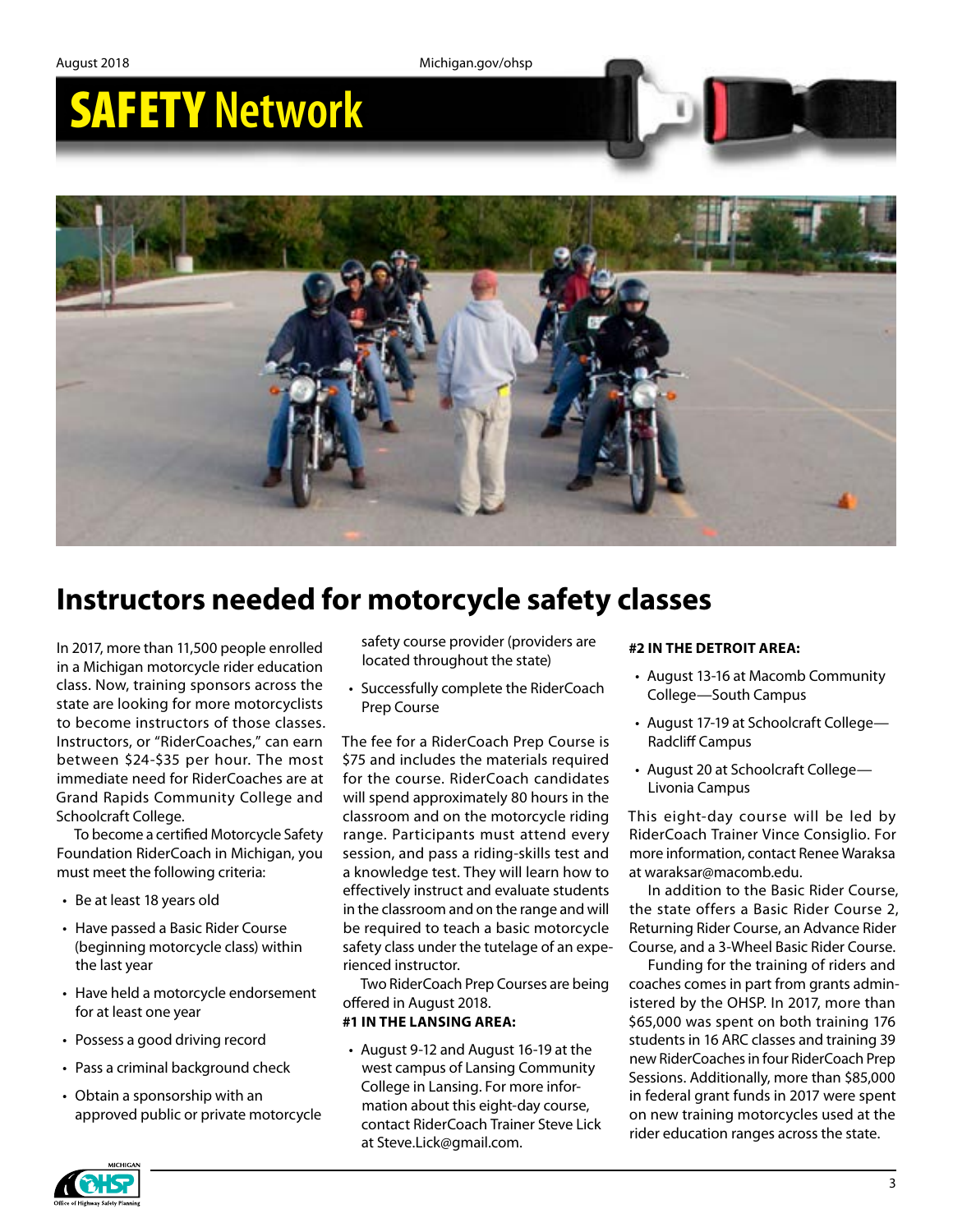

*West Shore Educational Service District Career and Technical Education Center (Mason County) finished first in 2018 S4SD competition.*

## *S4SD* **seeks high school applications**

Traffic crashes are the leading cause of death among teens. *Strive for a Safer Drive (S4SD)* is a wonderful opportunity for school leaders to instruct teens about safe driving through peer-to-peer teaching. Anyone at the school can oversee the program, but it is often led by groups such as Students Against Destructive Decisions, Distributive Education Clubs of America, Student Leadership Services, National Honor Society, Student Council, Student

Senate, Link Crew, and others such as English teachers, counselors, school liaison officers, and driver education, audio visual, leadership development, and health education instructors.

All Michigan high schools are eligible to participate and receive \$1,000 to create a traffic safety campaign. Schools showcase their campaign in a PowerPoint or video and cash prizes will be awarded to the top five schools. Participating schools also

have the opportunity to attend the Ford Ride and Drive event in the spring.

Up to 75 schools will be selected to participate. The first 30 schools that apply by October 31 will receive a \$100 Visa gift card. All applications are due by November 14.

For more information, visit the *S4SD* website at Michigan.gov/s4sd or contact Tony Surman, the project coordinator, at 248-334-4971 ext. 301, or email at Strive4aSaferDrive@gmail.com.





*OHSP Director Michael L. Prince recently presented Linda Fech with a pin commemorating 20 years of service with the Department of State Police. Linda started in 1998 in the Management Services Division and was there until 2012 when she became a program manager with the OHSP.*

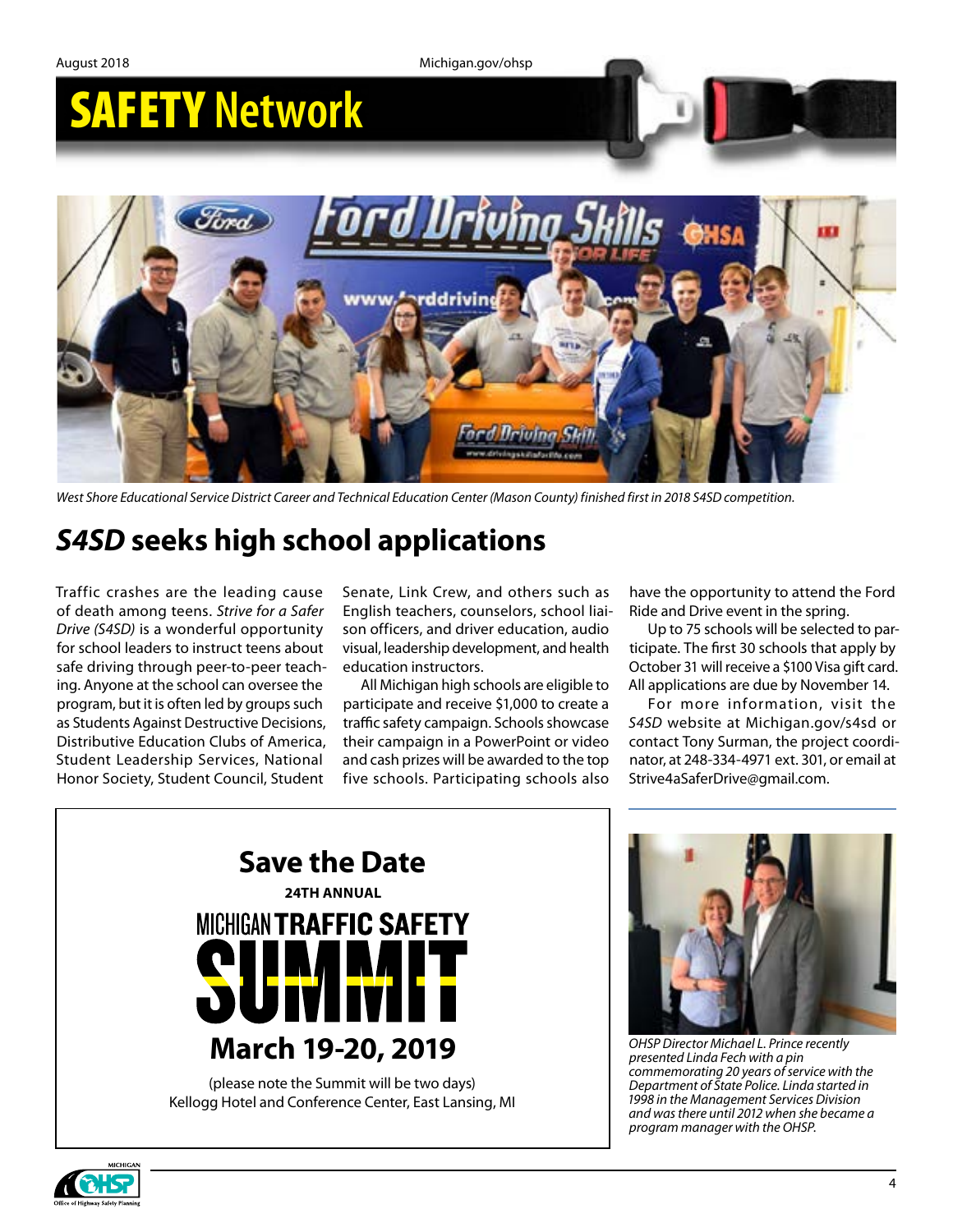# SAFETY **Network**

## **Three phases of an OWI investigation**

*By Kinga Canike and Ken Stecker*

A court case is only as good as its investigation. Therefore, law enforcement must do a thorough and complete investigation so that prosecutors stand a better chance of securing a conviction at trial. In an operating while intoxicated (OWI) case, a thorough and complete investigation includes the following three phases vehicle in motion, personal contact, and pre-arrest screening.

#### **VEHICLE IN MOTION**

Most OWI investigations begin with the driving. A vehicle may exhibit unusual driving actions such as weaving or slow speed which catch the attention of an officer. Other times, it may be an equipment violation such as an expired plate or burned out light which results in a traffic stop. Vehicle in motion refers to an officer's observations of how a vehicle is being operated, as well as how it stops when pulled over. Unusual driving patterns need to be documented in this phase.

Following are 24 cues which police may rely on to detect impaired drivers. The NHTSA studied hundreds of police reports to narrow this list down from more than 100 driving patterns that have been found to predict breath/blood alcohol concentrations (BACs) of 0.08 percent or greater.

#### **PROBLEMS MAINTAINING PROPER LANE POSITION**

- 1. Weaving
- 2. Swerving
- 3. Weaving across lane lines
- 4. Straddling a lane line
- 5. Drifting
- 6. Turning with a wide radius
- 7. Almost striking a vehicle or other object

#### **PROBLEMS WITH SPEED AND BRAKING**

8. Stopping problems (too far, too short, or too jerky)

- 9. Accelerating or decelerating for no apparent reason
- 10. Varying speed
- 11. Slow speed (10+ mph under limit)

#### **VIGILANCE PROBLEMS**

- 12. Driving in opposing lanes or wrong way on one-way road
- 13. Slow response to traffic signals
- 14. Slow or failure to respond to officer's signals
- 15. Stopping in lane for no apparent reason
- 16. Driving without headlights at night
- 17. Failure to signal or signal inconsistent with action

#### **JUDGMENT PROBLEMS**

- 18. Following too closely
- 19. Improper or unsafe lane change
- 20. Illegal or improper turn (too fast, jerky, sharp, etc.)
- 21. Driving on other than the designated roadway
- 22.Stopping inappropriately in response to officer
- 23. Inappropriate or unusual behavior (throwing, arguing, etc.)
- 24.Appearing to be impaired

Studies have shown that there is a 65 percent probability that the driver is intoxicated if weaving plus one of the other above listed cues are present. If any two cues other than weaving are present, the probability that the driver is intoxicated is at least 50 percent. The presence of some cues alone (such as swerving, accelerating for no reason, or driving on other than the designated roadway) have probabilities greater than 70 percent.

How a driver stops a vehicle when commanded to do so should also be documented if there is anything unusual with



the stop. Following is a list of inappropriate stopping cues:

- Attempts to flee
- Does not respond to stopping request
- Responds slowly to stopping request
- Weaves abruptly to stop
- Strikes curb/other object while stopping
- Stops suddenly

In this phase, the officer needs to determine if there is enough reasonable suspicion to make a stop based on how a vehicle is being operated, whether it's an unusual driving pattern, or if it's a simple traffic violation. All observations should be documented in the driving portion of the police report.

#### **PERSONAL CONTACT**

In this phase, the officer is determining where there is sufficient cause to ask the driver to get out of the vehicle for a roadside investigation based upon contact with the driver, which includes a face-to-face interview and observation of the driver. Sometimes the officer's decision is based on both the driving observations and interview/observations of the driver. Other times it may be based only on the interview/observations of the driver (such as where the vehicle is stopped for an equipment violation).

The face-to-face observation and interview of the driver allows the officer to use three senses to gather evidence of alcohol and/or drug influence:

**Sight:** bloodshot eyes, soiled clothing, fumbling fingers, alcohol containers, drugs or drug paraphernalia, bruises, bumps or scratches, unusual actions.

**Hearing:** slurred speech, admission of drinking, inconsistent responses, abusive language, unusual statements.

*Three Phases Continued on page 6 >*

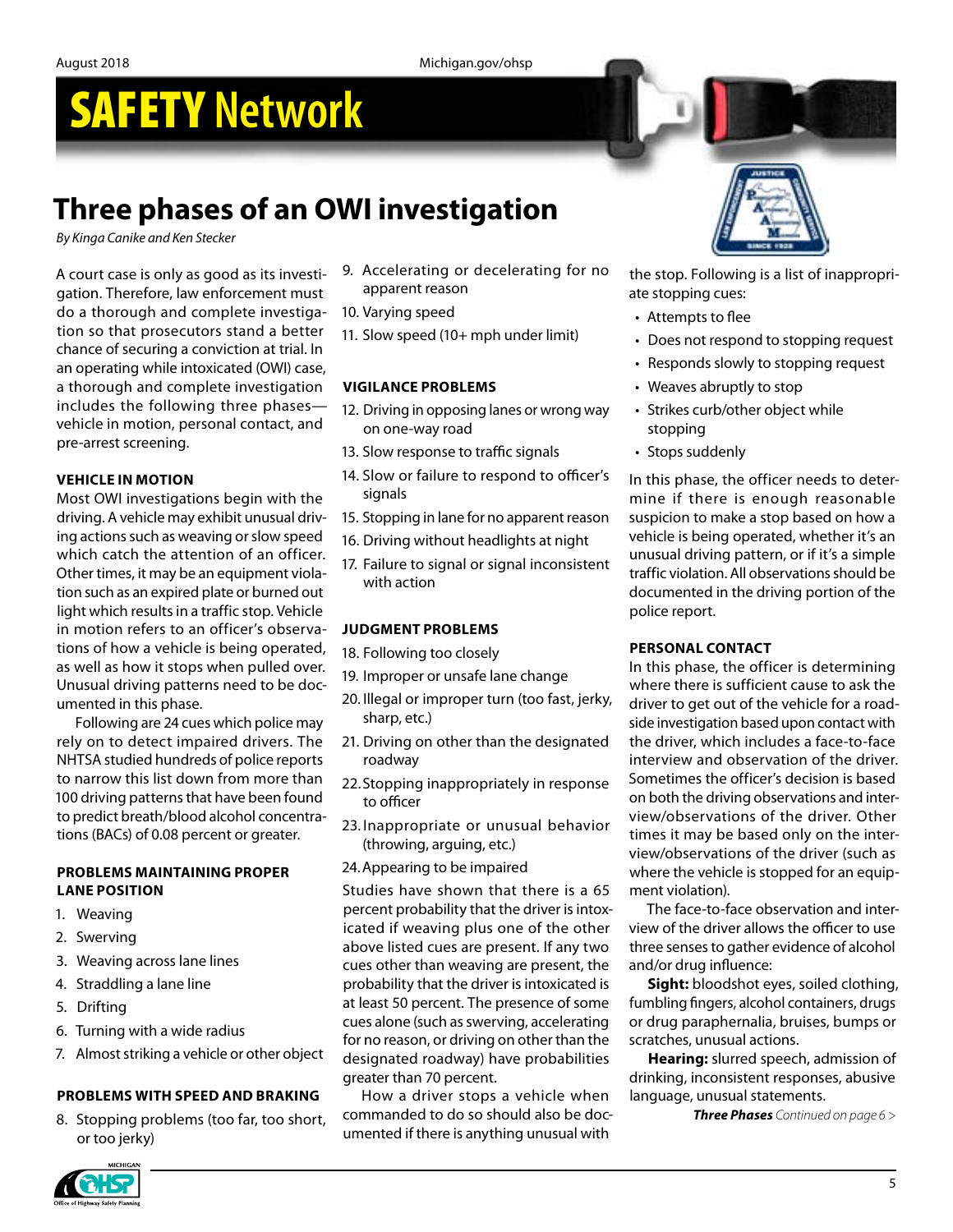# SAFETY **Network**

#### *Three Phases Continued from page 5 >*

**Smell:** alcoholic beverages, marijuana, "cover up" odors like breath sprays, unusual odors.

In addition to the face-to-face interview and observations of the driver, the officer may also conduct divided attention tests which require the driver to concentrate on two or more things at the same time. The following are some examples of pre-exit questions that require a driver to divide their attention.

Asking for two things simultaneously—be alert for the driver who:

• Forgets to produce both documents, produces documents other than the ones requested; fails to see requested documents while searching through wallet or purse; fumbles or drops wallet, purse, documents; is unable to retrieve documents using fingertips.

Asking interrupting or distracting questions—be alert for the driver who:

• Ignores the question and concentrates only on the license, insurance, and registration search; forgets to resume the search after answering the question; supplies a grossly incorrect answer to the question.

Asking unusual questions:

• For example, while holding the driver's license the officer may ask the driver, "What is your middle name?"

Always observe how a driver exits the vehicle and document anything unusual. Be alert to the driver who:

• Shows angry or unusual reactions, cannot follow instructions, cannot open the door, leaves the vehicle in gear, "climbs" out of vehicle, leans against vehicle, keeps hands on vehicle for balance.

Proper face-to-face observation and interview of a driver requires the ability to recognize the sensory evidence of alcohol

and/or drug influence and the ability to describe that evidence clearly and convincingly in both the police report and later on the stand.

#### **PRE-ARREST SCREENING**

In this phase, the officer administers the three scientifically validated psychophysical Standardized Field Sobriety Tests. This phase also includes the Preliminary Breath Test (PBT) and any post-arrest chemical tests.

**Horizontal Gaze Nystagmus (HGN) Test**—This is the most reliable field sobriety test. HGN refers to an involuntary jerking occurring as the eyes gaze toward the side. Involuntary jerking of the eyes becomes readily noticeable when a person is impaired.

In administering the HGN test, the officer has the suspect follow the motion of a small stimulus (approximately 12-15 inches from the subject's face) with the eyes only. The stimulus may be the tip of a pen or penlight.

When the HGN test is administered, the officer always begins with the subject's left eye. Each eye is examined for three specific clues:

- As the eye moves from side to side, does it move smoothly or does it jerk noticeably?
- When the eye moves as far to the side as possible and is kept at that position for several seconds (minimum of four seconds), does it jerk distinctly?
- As the eye moves toward the side, does it start to jerk prior to a 45-degree angle?

The maximum number of clues that appear in one eye is three. The maximum total number for any subject is six. Research shows that if four or more clues are evident, the test is 88 percent reliable at indicating a person's BAC is .08 grams or higher.

**Walk and Turn (WAT)**—This is a divided-attention test which consists of an instruction and walking stage.

The WAT test consists of eight clues: 1) can't balance during instructions; 2) starts too soon; 3) stops while walking; 4) doesn't touch heel-to-toe; 5) steps off line; 6) uses arms to balance; 7) loses balance on turn or turns incorrectly; and 8) takes the wrong number of steps.

Research shows that if a subject exhibits two or more of the clues, the test is 79 percent reliable at indicating a person's BAC is .08 grams or higher.

**One-Leg Stand (OLS)**—It is a dividedattention test consisting of an instruction stage and a balance and counting stage.

The OLS consists of four clues: 1) sways while balancing; 2) uses arms to balance; 3) hops; and 4) puts foot down.

Research shows that, when the suspect produces two or more clues, the test is 83 percent reliable at indicating a person's BAC is .08 grams or higher.

The basic purpose of a PBT is to demonstrate the association of alcohol with the observable evidence of the subject's impairment. The PBT result is only one of many factors the officer considers in determining whether the subject should be arrested for OWI. It should never be the sole basis for an OWI arrest. In Michigan, the PBT has evidentiary limitations.

In an OWI case, an arrest/no arrest decision is always "based on the totality of the circumstances" of ALL three phases of an OWI investigation. If all the evidence taken together establishes probable cause to believe an OWI has been committed, an officer should arrest the subject for OWI.

*For more information on this article and PAAM training programs, contact Kenneth Stecker or Kinga Gorzelewski Canike, Traffic Safety Resource Prosecutors, at 517-334- 6060 or e-mail at steckerk@michigan.gov or gorzelewskik@michigan.gov. Please consult your prosecutor before adopting practices suggested by reports in this article. Discuss your practices that relate to this article with your commanding officers, police legal advisors, and the prosecuting attorney before changing your practice.*

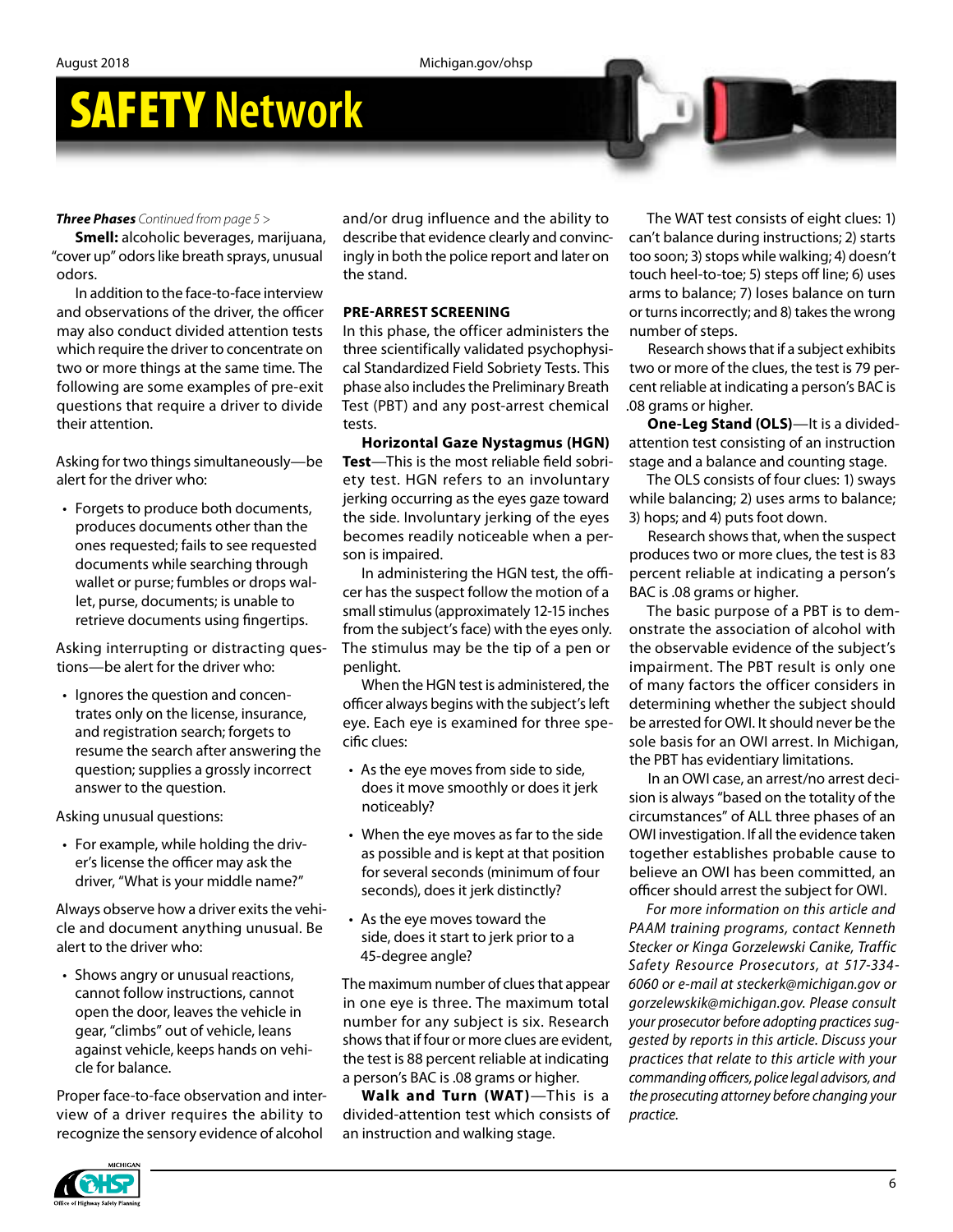## SAFETY **Network**



## **134th Trooper Recruit School graduates**

After 26 weeks of training that started in January, 107 recruits were sworn in as Michigan State Police (MSP) troopers at a ceremony in Lansing on July 12. The recruits are the 134th graduating class. There are now 1,269 troopers assigned statewide.

In her address to the graduates, MSP Director Col. Kriste Kibbey Etue said, "The desire of our newest members to want to influence positive change in their communities says a lot about the caliber of people joining our ranks today. In all things you do,

do what's right, do your best, and treat others the way you want to be treated."

During Trooper Recruit School, prospective troopers receive training in firearms, water safety, defensive tactics, patrol techniques, report writing, ethics, cultural diversity and implicit bias, first aid, criminal law, crime scene processing, and precision driving.

The 135th Trooper Recruit School is set to begin on Sept. 23, 2018. If you, or someone you know, is interested in applying to become an MSP trooper, start by clicking [here](https://www.michigan.gov/msp/0,4643,7-123-62526---,00.html).

## **What's Ahead**

#### **AUGUST 2018**

- **14 Traffic Safety Engineering Action Team meeting.** Horatio S. Earle Learning Center, 7575 Crowner Drive, Dimondale, 9 a.m.
- **14 Occupant Protection Action Team meeting.** MSP Headquarters (Blue Diamond Room), 7150 Harris Drive, Dimondale, 10 a.m.

#### **SEPTEMBER 2018**

- **12 Michigan Truck Safety Commission Action Team meeting.** Michigan Center for Truck Safety, 1131 Centennial Way, Lansing, 9 a.m.
- **13 Motorcycle Safety Action Team meeting.** Horatio S. Earle Learning Center, 7575 Crowner Drive, Dimondale, 9 a.m.
- **13 Senior Mobility and Safety Action Team meeting.** Horatio S. Earle Learning Center, 7575 Crowner Drive, Dimondale, 1:30 p.m.
- **25 Pedestrian & Bicycle Safety Action Team meeting.** Horatio S. Earle Learning Center, 7575 Crowner Drive, Dimondale, 9 a.m.
- **26 Capital Area Traffic Safety Network.** Horatio S. Earle Learning Center, 7575 Crowner Drive, Dimondale, 10 a.m.



### **Officers attend commercial vehicle crash training**

Twelve officers from around the state gathered in Marshall for a week-long commercial vehicle crash investigation course. The officers learned about rotational mechanics, skid mark measurements, speed analysis, speed from gear ratio, axle weight analysis, off-tracking, and more. The course was put on by the Institute

of Police Technology and Management (IPTM).

The officers were from MSP, MSP Commercial Vehicle Enforcement Division, Ottawa County Sheriff's Office, Calhoun County Sheriff's Office, Hillsdale County Sheriff's Office, and Shelby Township Police Department.